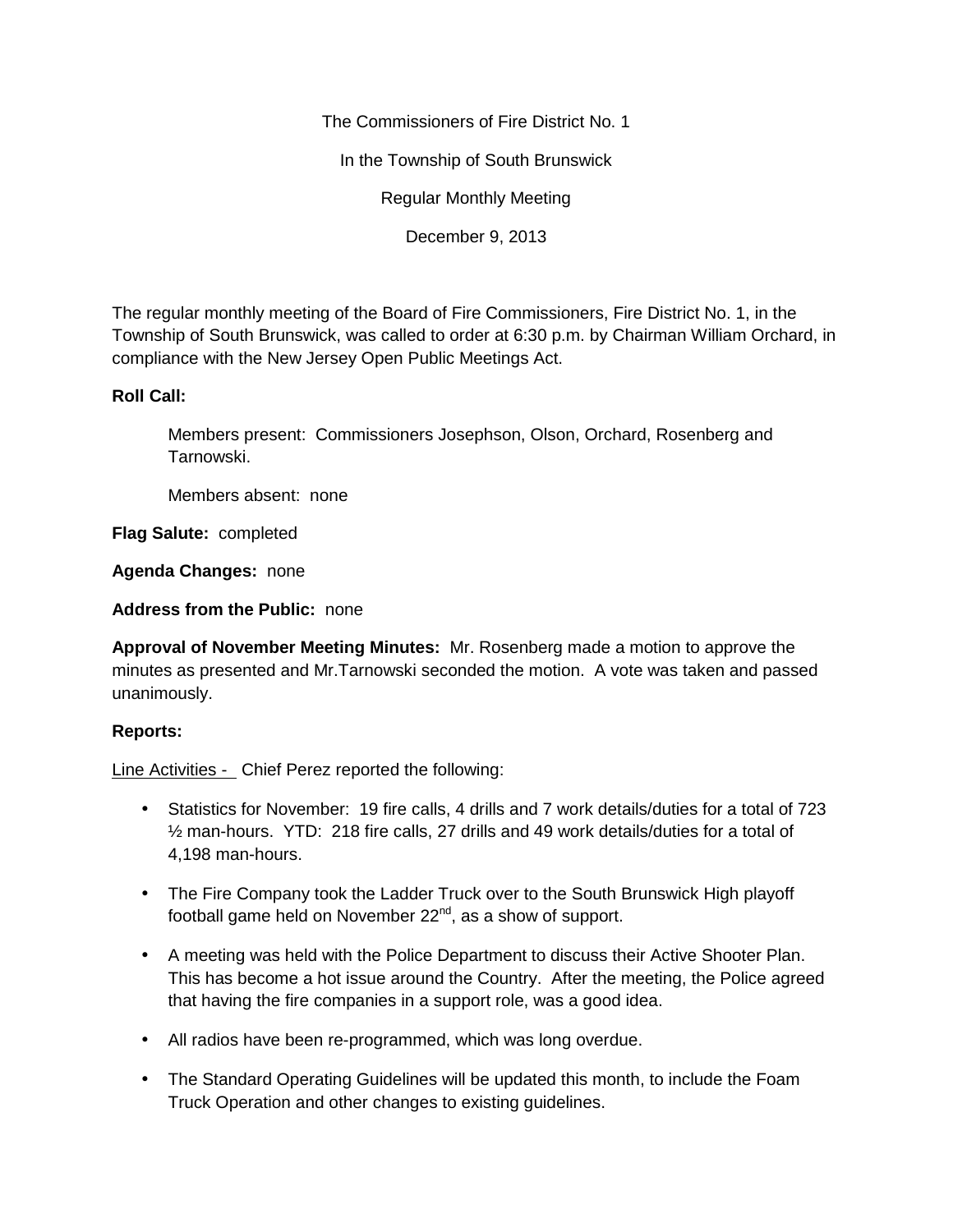- On Dec.  $4^{\text{th}}$ , the Chief attended a County Officer Emergency Management Drill that involved a mock terrorist attack in New Brunswick and South Brunswick. A number of people from various Township offices also attended and the drill went very well. A number of compliments were received about how prepared the Fire Company was.
- The Deputy Chief and the Chief have been working on a strategic plan for the Fire Company and came to the realization that the District must be included, as they are a financing arm for the Company. This project will continue next year with representatives from the Fire Company and the District providing input.

President's Report – Mr. Corris reported the following:

- 1. End of the year total for membership: 16 applicants, plus a dozen more people who showed interest in the Fire Company. He noted that of the 16 applicants, 9 are still active with the Company; which is a really good increase in membership.
- 2. A non-active life member out on medical (knee surgery).
- 3. This Friday's regular monthly meeting will also include elections for the coming year.
- 4. Santacade will be on December 16<sup>th</sup> and the Installation Dinner will be on February 15<sup>th</sup>.
- 5. This is Mr. Corris' last Commissioner's meeting and Mr. Orchard thanked him for his service.

Treasurer/Voucher List – Mr. Rosenberg presented his report (file copy attached) and noted that most of the bills have been paid; just a few outstanding. After review of the Voucher List, Mr. Olson made a motion to approve the report as presented and Mr. Tarnowski seconded the motion. A vote was taken and passed unanimously.

Secretary's Report – Mr. Olson had nothing to report.

Fire Coordinator's Report – Mr. Perez reported the following:

- Repairs of Ladder Truck 223 are complete.
- Quarterly sprinkler test was done at Station 23 and all was OK.
- The Workman's Comp Audit was completed and a reimbursement check was received for \$1,034.
- The chassis for the Brush Truck has been delivered and is at the body shop being assembled and the roof is being painted to match the existing apparatus. At this point, delivery to the Fire Company should be in January.
- 70% of the inventory has been completed; it will be completed by the Annual Audit in February.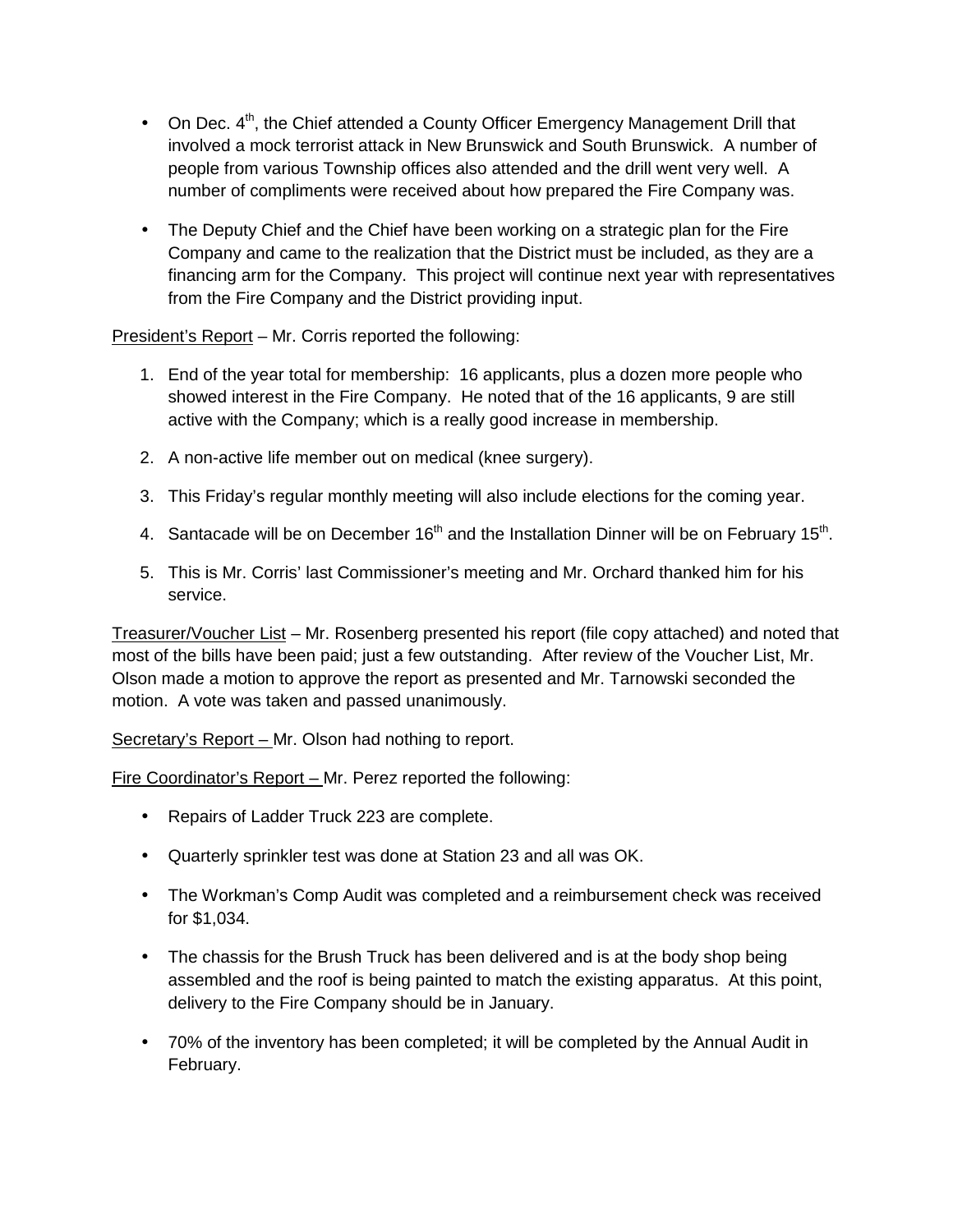- The server had to be changed to the Website, which caused some disruptions, however, it should be up and running tomorrow.
- There has been an increase in Group Homes, totally 18 which requires Mr. Perez to do inspections and pre-plans before they open. It was noted that there have been a number of alarms.
- Mr. Perez will meet with the supervisor of the Paramedic unit that would like to use Station 23 facilities. After some research, Mr. Perez found out that East Brunswick Fire District 1 has agreement with this Paramedic unit to use one of the their stations and there have been no issues or problems. Their agreement is for the Paramedic to pay the District's utility bills, instead of cash changing hands.
- The 1<sup>st</sup> Aid Squad tore down one of the electrical reels in the Squad's bay at Station 23. They are requesting the District replace it, however, all Commissioner's agreed with Mr. Perez, that it is the Squad's responsibility.
- Mr. Perez will be on vacation from Dec. 23 $^{\text{rd}}$  to Jan. 2 $^{\text{nd}}$ .

Chairman – Mr. Orchard had nothing to report.

Standing Committee Reports –

*Fire Company Liaison -* nothing to report.

*Rescue Squad Liaison –* nothing to report.

*Public Relations –* previous discussed.

*State Association –* Mr. Rosenberg reported that a last Saturday's meeting it was reported that a person is requesting Open Public Records for Jr. Firefighter programs. Mr. Braslow will be contacted to see how this request should be handled. The next meeting will be held March  $1<sup>st</sup>$ at Adelphia Fire Department.

*Insurance -* everything is paid up.

# **Unfinished Business: Utility Truck –** previously discussed.

# **New Business:**

 Authorizing Sale Increase: Mr. Rosenberg read into the record Resolution 13/14-16; Authorizing Salary Increase Relative to Fire Coordinator (file copy attached). Mr. Olson moved the resolution and Mr. Tarnowski seconded it. A roll call vote was taken: Mr. Josephson-yes; Mr. Olson-yes, Mr. Tarnowski-yes; Mr. Orchard-yes and Mr. Rosenberg yes. The resolution passed unanimously.